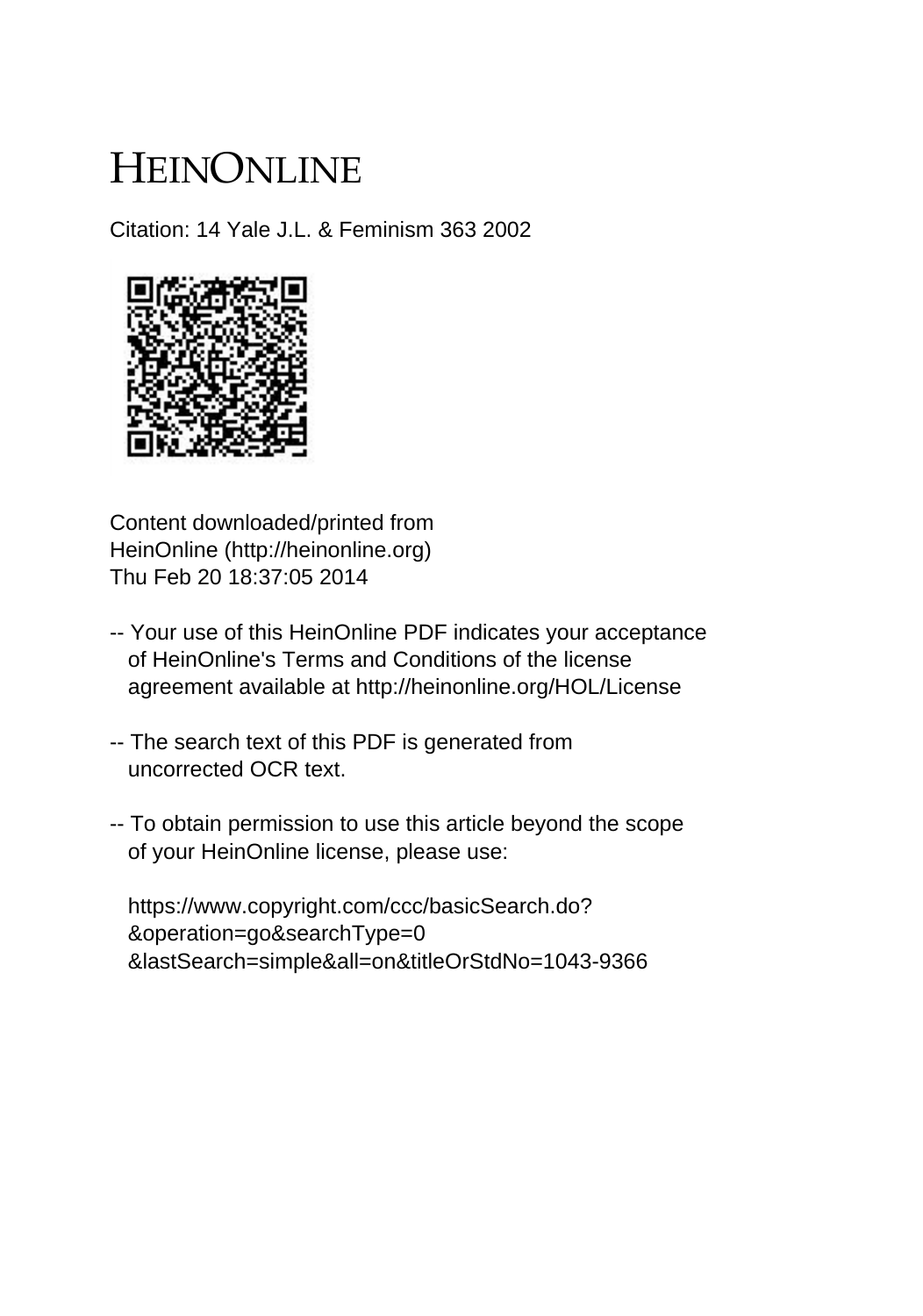## It Takes **A** Vision: The Constitutionalization of Equality in Canada

### The Honorable Claire L'Heureux-Dubé<sup>\*</sup>

*Combining paid work with motherhood and accommodating the childbearing needs of working women are ever-increasing imperatives. That those who bear children and benefit society as a whole thereby should not be economically or socially disadvantaged seems to bespeak the obvious.* It *is only women who bear children; no man can become pregnant.... it is unfair to impose all of the costs of pregnancy upon one half of the population.*

#### I. INTRODUCTION

With these ringing words, in 1988 the Supreme Court of Canada overturned its prior jurisprudence on women's equality rights. The author was Chief Justice Brian Dickson, a person I consider to have been one of Canada's great feminists. After all, you know you've made a good deal of progress toward equality when your male Chief Justice is citing Catharine MacKinnon on sexual harassment in the workplace!<sup>2</sup>

I am a great believer in the positive impact of Canada's constitutional guarantee of equality, found in section 15 of our Canadian Charter of Rights and Freedoms, which guarantees the right to be "equal before and under the law" and "to the equal protection and equal benefit of the law without discrimination and, in particular, without discrimination based on race, national or ethnic origin, color, religion, sex, age or mental or physical disability."3 While the Canadian model cannot and should not simply be transposed into other contexts, exploring how and why section 15 came into being in Canada provides valuable insight into the positive effects that constitutionalizing equality may bring. Specifically, I will outline how and why Canadian women

Former Justice, Supreme Court of Canada. I wish to thank my law clerk Laurie Sargent for her assistance in the preparation of this paper.

**<sup>1.</sup>** Brooks v. Canada Safeway Ltd., [19891 S.C.R. 1219, 1243-44. All post-1989 decisions of the Supreme Court of Canada are available through the Court's website: http://www.scc-csc.gc.ca.

<sup>2.</sup> Janzen v. Platy Enterprises Ltd., [1989]1 S.C.R. 1252, para. 49.

<sup>3.</sup> Canadian Charter of Rights and Freedoms, Part I of the Constitution Act, *1982,* being Schedule B to the Canada Act *1982* (U.K.), 1982, c. **II** [hereinafter Charter].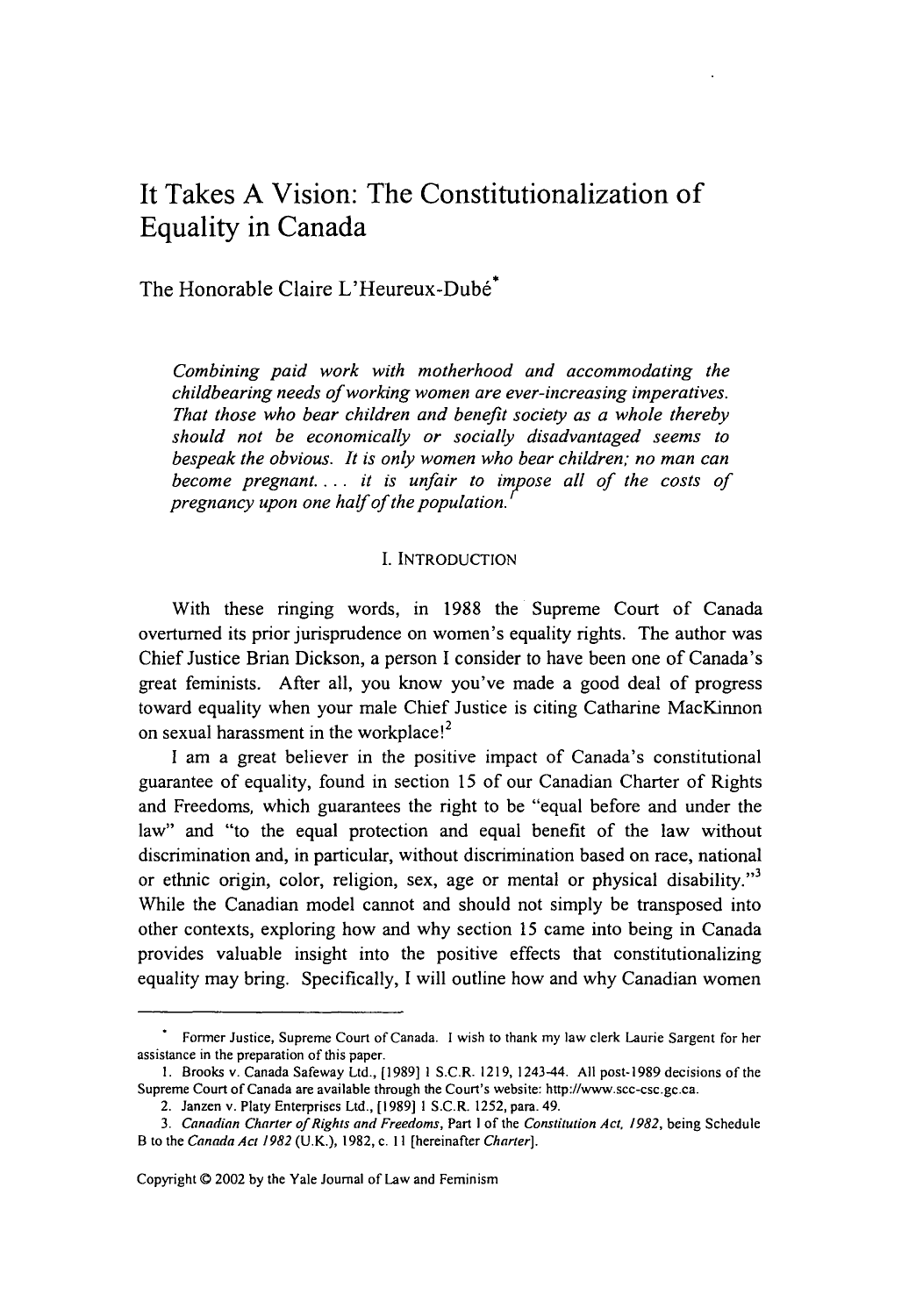contributed to the adoption of section 15 of the Charter, as well as show how their vision has helped to bring about greater justice for all through a major transformation of Canadian law.

#### II. BACKGROUND TO THE CONSTITUTIONALIZATION OF EQUALITY IN CANADA

But first, a little background. In 1867, Canada became a country.<sup>4</sup> We had a written constitution, but it contained no express guarantee of human rights or civil liberties. This did not stop five women from going to the courts in 1929 to ask a rather fundamental question: Are women persons? They needed to know in order to be appointed to Canada's Senate, among other things. In 1928, the Supreme Court of Canada said "no", women are not persons.<sup>5</sup> In 1929, the Law Lords of the British Privy Council, then our highest court of appeal, overturned that decision and held that women were persons, at least within the meaning of certain sections of the Canadian Constitution.<sup>6</sup> Lord Sankey took care to note, however, that "No doubt in any code where women were expressly excluded from public office, the problem would present no  $difficulty."$  Clearly, Canadian women were still a long way from a constitutional right to equality!

The struggle continued, however, and gradually some of the most blatant limitations on women's rights to work and to own property were removed due to political pressures. Then, in 1960, Canadians got a Bill of Rights,<sup>8</sup> which recognized every individual's right to equality before the law and the equal protection of the law. The Bill of Rights had an important limitation, however: While it stated that it could invalidate another federal law, it was only an ordinary law itself, not a constitutional document.

Perhaps for this reason, courts interpreted the equality guarantee narrowly, as a formal and procedural right rather than a substantive one. In other words, if like people were treated the same, the treatment would not be subject to scrutiny on equality grounds, even though differing social groups were not accorded equal treatment. Thus, to give one of the most infamous examples, in

*<sup>4.</sup> Constitution Act, 1867* (U.K.), 30 **&** 31 Vict., c. 3.

<sup>5.</sup> Reference as to the Meaning of the Word "Persons" in Section 24 of the British North America Act, 1967, [19281 S.C.R. 276, rev'd Edwards v. Canada (A.G.), [1930] A.C. 124 (P.C.).

<sup>6.</sup> Edwards v. Canada (A.G.), [1930] **A.C.** 124 (P.C.) [known as the "Persons Case"]. The judgment was handed down by the British Privy Council on October 18, 1929. For interesting discussions of this case, see also D. Bright, The Other Woman: Lizzie Cyr and the Origins of the 'Persons Case' 13(2) **CAN. J.** LAW & **SOC'Y.** 99 (1998); and K. Lahey, Legal 'Persons' and the Charter *ofRights:* Gender, Race and Sexuality in Canada 77(3) CAN. BAR REV. 402 (1998).

<sup>7.</sup> Edwards, 11930] A.C. at para. 43.

<sup>8.</sup> S.C. 1960, c. 44 (reprinted in R.S.C. 1985, App. **1l1).** The Bill of Rights equality provision reads: **1.** It is hereby recognized and declared that in Canada there have existed and shall continue to exist without discrimination by reason of race, national origin, color, religion or sex, the following human rights and fundamental freedoms, namely, **. ..**

<sup>(</sup>b) the right of the individual to equality before the law and the protection of the law;...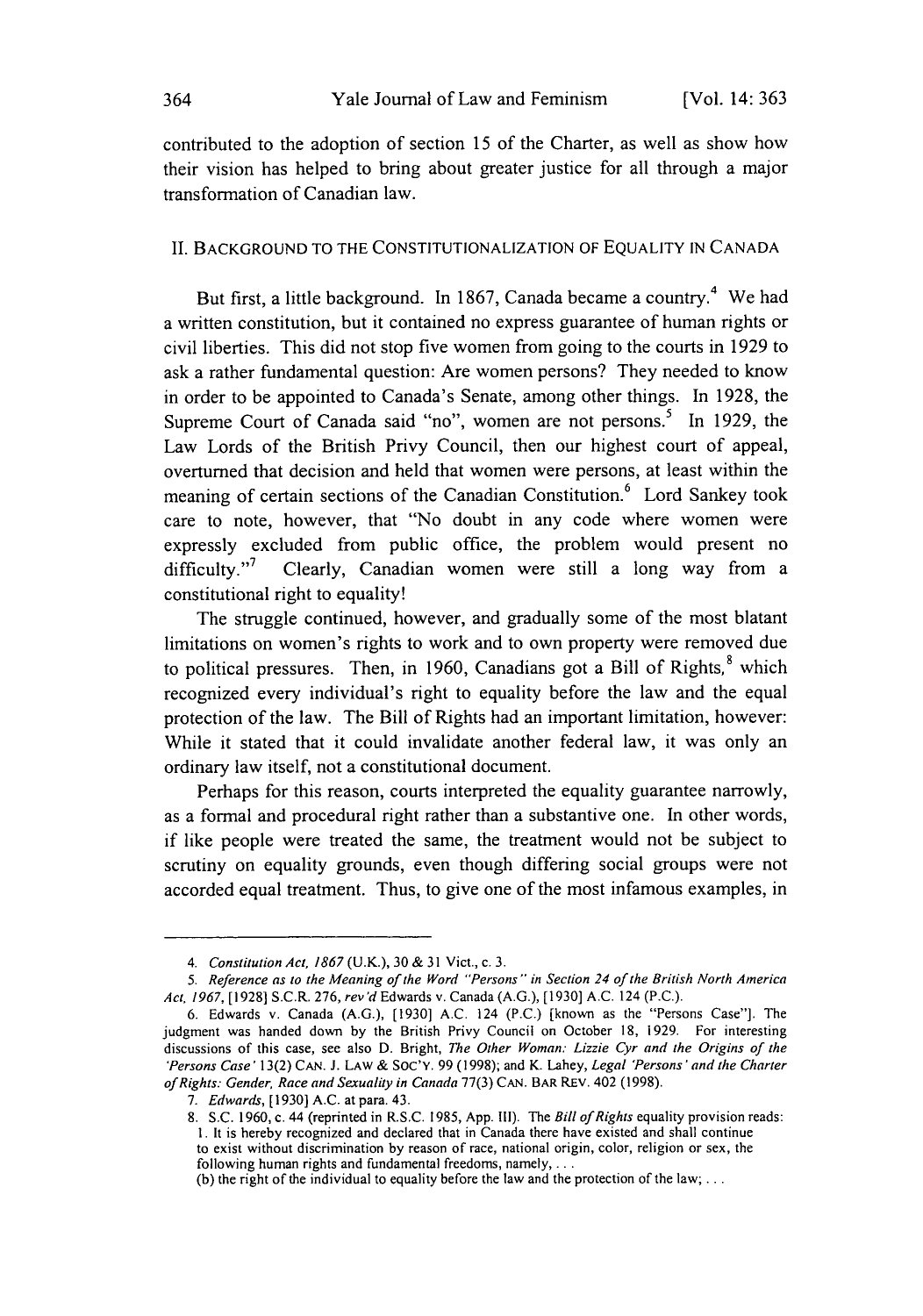the 1979 decision in *Bliss v. Canada*,<sup>9</sup> the Court decided that the denial of benefits on the basis of pregnancy did not constitute sex discrimination, finding instead that: "If section 46 treats unemployed pregnant women differently from other unemployed persons, be they male or female, it is ... because they are pregnant and not because they are women."<sup>10</sup> Needless to say, women quickly realized that the Bill of Rights had not provided them with an effective tool for achieving greater equality.

At the same time, however, some judges were beginning to take a more "enlightened" view of women's role in society, particularly in the context of family law. In 1975, for instance, Justice Laskin, later to become Chief Justice of the Supreme Court, wrote in a dissenting judgment:

No doubt, legislative action may be the better way to lay down policies and prescribe conditions under which and the extent to which spouses should share in property acquired by either or both during marriage. But the better way is not the only way; and if the exercise of a traditional jurisdiction by the Courts can conduce to equitable sharing, it should not be withheld merely because [of] difficulties in particular cases  $\ldots$ <sup>11</sup>

By 1978, his views on the need for a doctrine of equitable sharing upon the breakdown of marriage had the support of two other Supreme Court judges and had influenced the other judges to a significant extent.<sup>12</sup>

Not surprisingly, each of these contradictory trends in Canada's Supreme Court jurisprudence inspired women to make concerted efforts in the political sphere to obtain greater recognition of their rights. The time was right: In the late 1970s, Prime Minister Pierre Trudeau opened the door to a process of constitutional renewal in Canada. Although the initiative was partly to secure the final and total independence of Canada from Great Britain, the focal point of the renewal was the proposed Charter of Rights and Freedoms.

As a bit of an aside, I note that the initial drafts of the Charter presented to the public in 1980 made it clear that the government of the day was using the framework set out in international human rights conventions as its model, $<sup>13</sup>$ </sup>

<sup>9.</sup> [1979] 1 S.C.R. 183. See also Canada (A.G.) v. Lavell, [1974] S.C.R. 1349 (holding under the *Bill of Rights* that a section of the federal *Indian Act* that disqualified women from claiming their Indian status upon marriage to a non-Aboriginal man, but did not similarly disqualify men, was not a violation of equality in light of the differences between men and women and because it treated all Aboriginal women the same).

<sup>10.</sup> Bliss, [1979] 1 S.C.R. at 190.

**<sup>11.</sup>** Murdoch v. Murdoch, [1975] 1 S.C.R. 423,450-51 (Laskin, J., dissenting).

<sup>12.</sup> Rathwell v. Rathwell, [1978] 2 S.C.R. 436.

<sup>13.</sup> In international law, the human rights approach has dominated ever since the adoption of the Universal Declaration of Human Rights, G.A. Res. 217 A (Ill), U.N. Doc. A/810, at 71 (1948). Article 25 of the International Covenant on Civil and Political Rights, 999 U.N.T.S. 171 (1967) guarantees that all persons are equal before the law and guarantees "equal and effective protection against discrimination on any ground such as race, colour, sex, language, religion, political or other opinion, national or social origin, property, birth or other status." *See also* Articles 3 and 4, International Covenant on Economic, Social and Cultural Rights, 993 **U.N.T.S.** 3 (1967); International Convention on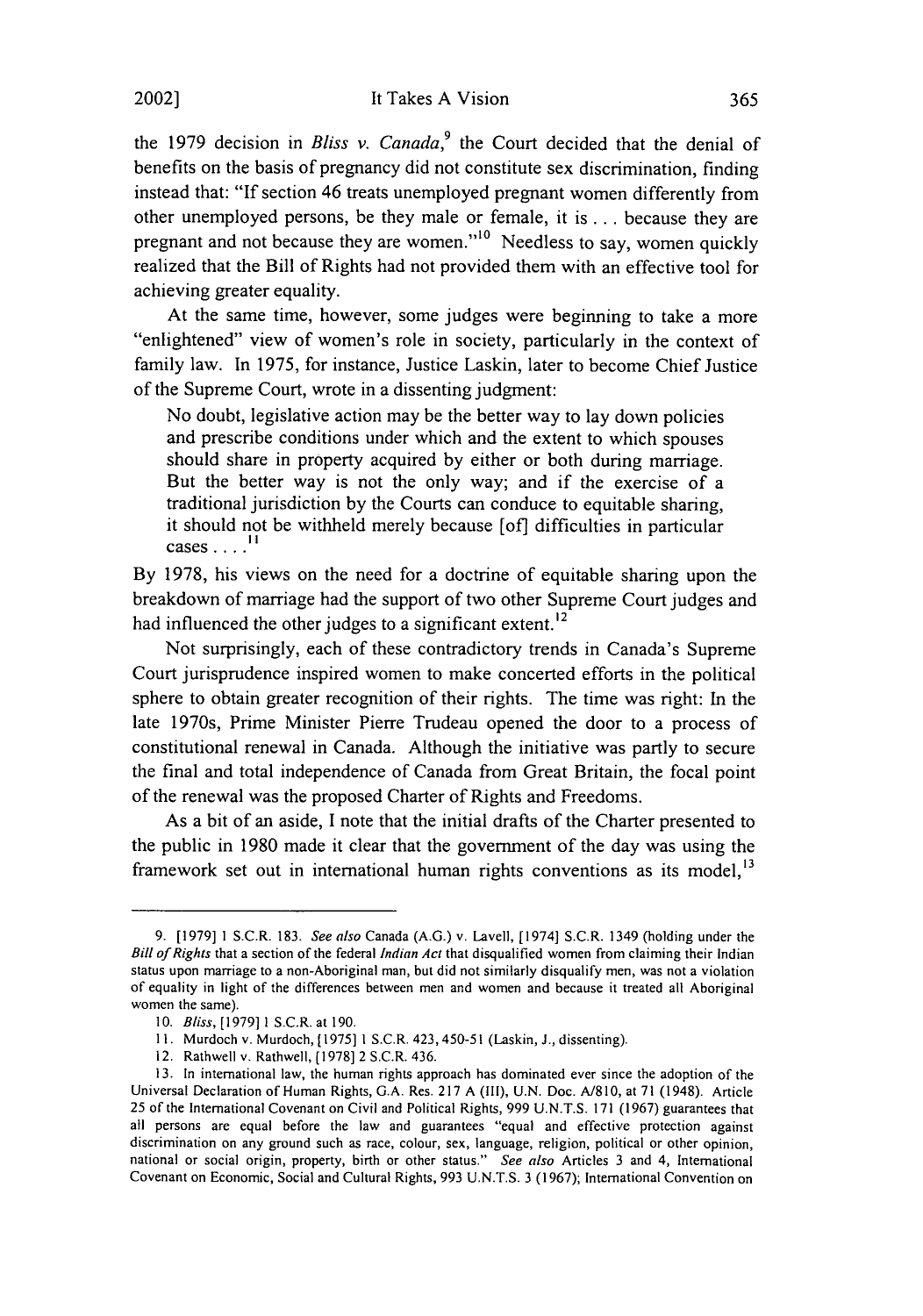rather than the civil liberties model found in the American Bill of Rights.<sup>14</sup> As Madam Justice Rosalie Abella has observed, the key insight of the human rights approach is that human beings should not only be free from the intrusive state but should also be treated with dignity and should have the means necessary for full and equal participation in society. Since human dignity and equal participation encompass both individual and collective aspects of the human experience, the human rights approach requires balancing the rights of individuals, the recognition that historically disadvantaged or minority groups may need special protection, and the collective social interest. Fundamentally, the human rights approach requires that society be free from discrimination.<sup>15</sup>

Thus, while the Charter's initial drafters may not have been aware of it, their selection of the human rights model set the stage for a uniquely Canadian approach to equality, shaped in large part by women, as well as by advocates for the disabled and other disadvantaged groups in Canadian society.

At this historic moment, women were more organized than ever before, with a publicly funded lobby group providing strong leadership in the constitutional process.<sup>16</sup> With great perseverance, they pursued three key demands with respect to the draft Charter: first, the language of the equality guarantee had to be *broader* than that of the Bill of Rights; second, distinctions based on sex had to be subject to a *stringent review* by the courts; and third, the *Charter* had to include a *general statement of equality* between men and women.

Women were obviously sensitive to the language of the draft provision, given their experience with the Bill of Rights. They therefore lobbied for the addition of the words "equal *under* the law" and "equal *benefit* of the law" to the equality guarantee, to ensure that the provision would be more broadly interpreted than the Bill of Rights had been.<sup>17</sup> Their proposed wording was accepted and now forms part of section 15(1) of the Charter.

Canadian women were also aware of the struggle by American women to have the United States Supreme Court accord at least an intermediate level of

the Elimination of all forms of Racial Discrimination, 660 U.N.T.S. 195 (1966); Convention on the Elimination of All Forms of Discrimination Against Women (CEDAW), 1249 U.N.T.S. 13 (1980). CEDAW may be viewed as a more detailed articulation of what constitutes substantive gender equality and of the steps signatory states must take to achieve it.

<sup>14.</sup> For a more extensive elaboration of this thesis, see Claire L'Heureux-Dubd, *Canadian Justice:* Celebrating *Differences* and Sharing Problems, 1995 J. SuP. CT. HIST. 5 (1995).

**<sup>15.</sup>** See generally Justice Rosalie Silberman Abella, *A* Generation of Human Rights: Looking Back to the Future, 36 OSGOODE HALL L. J. 597 (1998).

<sup>16.</sup> On the history of women's participation in constitutional negotiations during this period, see generally ALEXANDRA DOBROWOLSKY, THE POLITICS **OF** PRAGMATISM: WOMEN, REPRESENTATION **AND CONSTITUTIONALISM IN CANADA** (2000); M. Eberts, Sex-Based Discrimination and the Charter, in **EQUALITY** RIGHTS **AND** THE **CANADIAN** CHARTER OF **RIGHTS AND** FREEDOMS 183 **(A.** Bayefsky & M. Eberts eds., 1985); **SHERENE** RAZACK, **CANADIAN FEMINISM AND** THE LAW **(1991).**

**<sup>17.</sup>** See **CANADIAN** ADVISORY **COUNCIL ON** THE **STATUS** OF WOMEN, WOMEN, **HUMAN** RIGHTS **AND** THE **CONSTITUTION: SUBMISSION** ... TO THE **JOINT** COMMITTEE **ON** THE **CONSTITUTION (1981)** 2 C.H.R.R. C/35; Eberts, supra note 16, at 200-04.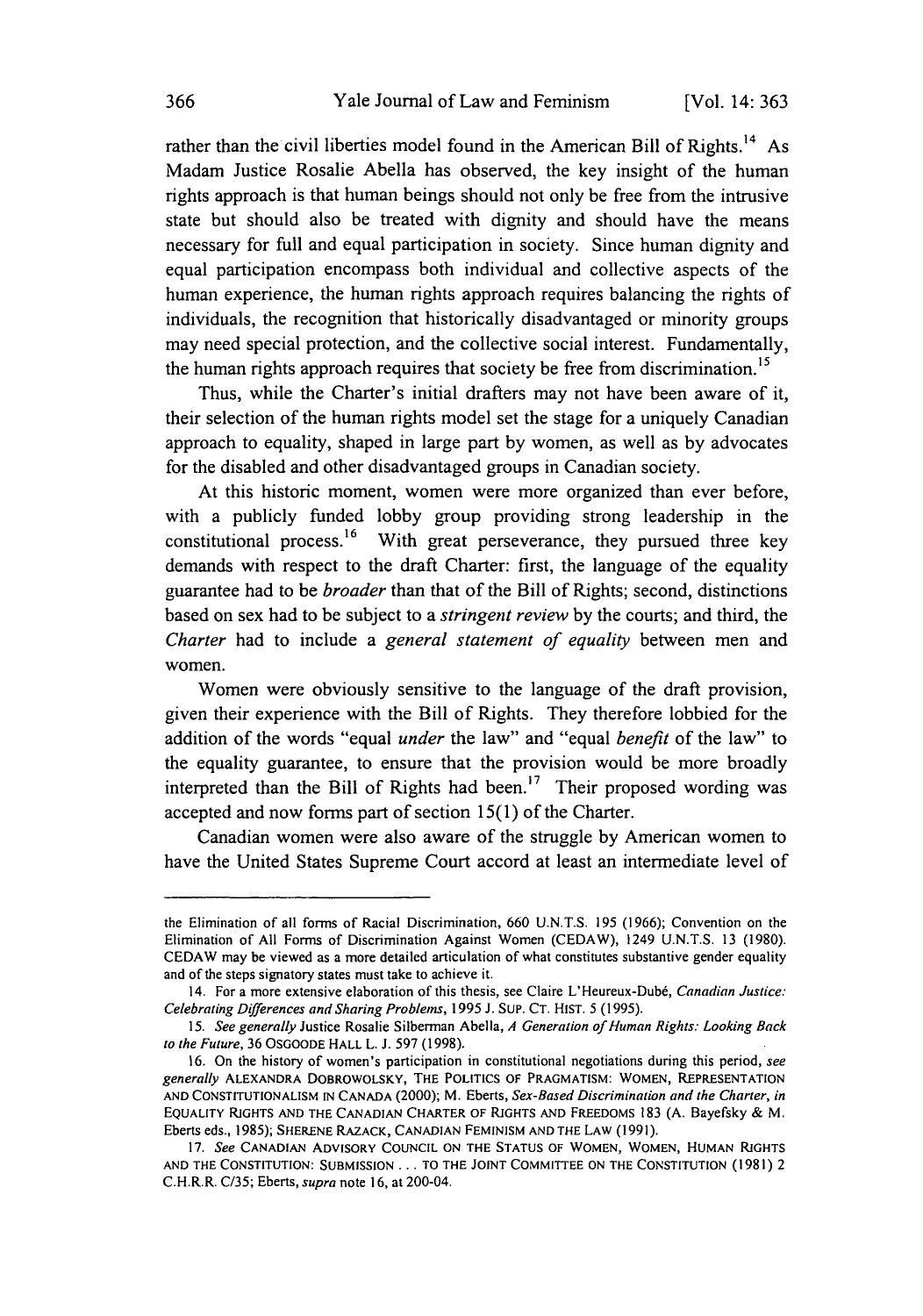scrutiny to sex-based distinctions under the Fourteenth Amendment. Some groups therefore sought to have an explicit statement in the Charter guaranteeing the strictest level of scrutiny for distinctions based on "sex." Other groups felt that there should be a uniquely Canadian approach to equality and that the levels of scrutiny approach ought to be avoided. Ultimately, the United States model was rejected by the government. The very fact that a debate took place on the issue, however, led to a public record of government statements favoring a strict test for distinctions on the basis of sex.<sup>18</sup>

Finally, at the eleventh hour, the Ad Hoc Conference on Women and the Constitution, a broad-based women's lobby group, secured the inclusion in the Charter of an overarching equality guarantee to women and men from which there could be no derogation, either in the name of preserving Canada's multicultural heritage, or under the government's temporary legislative "optout" from the Charter's application.<sup>19</sup> This is now section 28 of our Charter, which reads: "Notwithstanding anything in this Charter, the rights and freedoms referred to in it are guaranteed equally to male and female persons."

As you can see, Canadian women, and particularly women lawyers, had a significant influence in shaping the discourse surrounding, and the content of, Canada's constitutional equality guarantees. This constitutes one of the most unique aspects of the Canadian guarantee, as its origins both are modem and relatively inclusive.

Just as crucial, however, is the fact that the vision of the women who negotiated section 15 did not end with the adoption of the Charter in 1982. Based in part on consultations with their American counterparts, who had much to share given their long experience with anti-discrimination legislation, these women understood that they would need to follow up with a multifaceted "Charter-watching" strategy.<sup>20</sup> Thus, the Women's Legal Education and Action Fund, or "LEAF," was born.

#### III. TOWARD SUBSTANTIVE EQUALITY

The Charter-watching strategy included launching test cases, engaging in public education campaigns and producing academic texts on equality.<sup>21</sup> There was also a comprehensive audit of federal and provincial legislation to determine whether it complied with section  $15.<sup>22</sup>$  Above all, however, it was

<sup>18.</sup> See generally Eberts, supra note 16, at 201-04.

<sup>19.</sup> For the equality guarantee, see Charter, supra note  $3, § 28$ . For the multiculturalism provision, see § 27. For the "notwithstanding clause" providing for the possibility of an express legislative override of a maximum five year duration from most of the fundamental rights and freedoms protected by the Charter, including section 15, see §33.

<sup>20.</sup> RAZACK, supra note 16, at **36.**

<sup>21.</sup> *Id.*, at 36-41.

<sup>22.</sup> CHARTER OF RIGHTS EDUCATIONAL FUND, REPORT ON THE STATUTE AUDIT PROJECT (1985). It should be noted that at the same time, many governments undertook their own audits, in order to avoid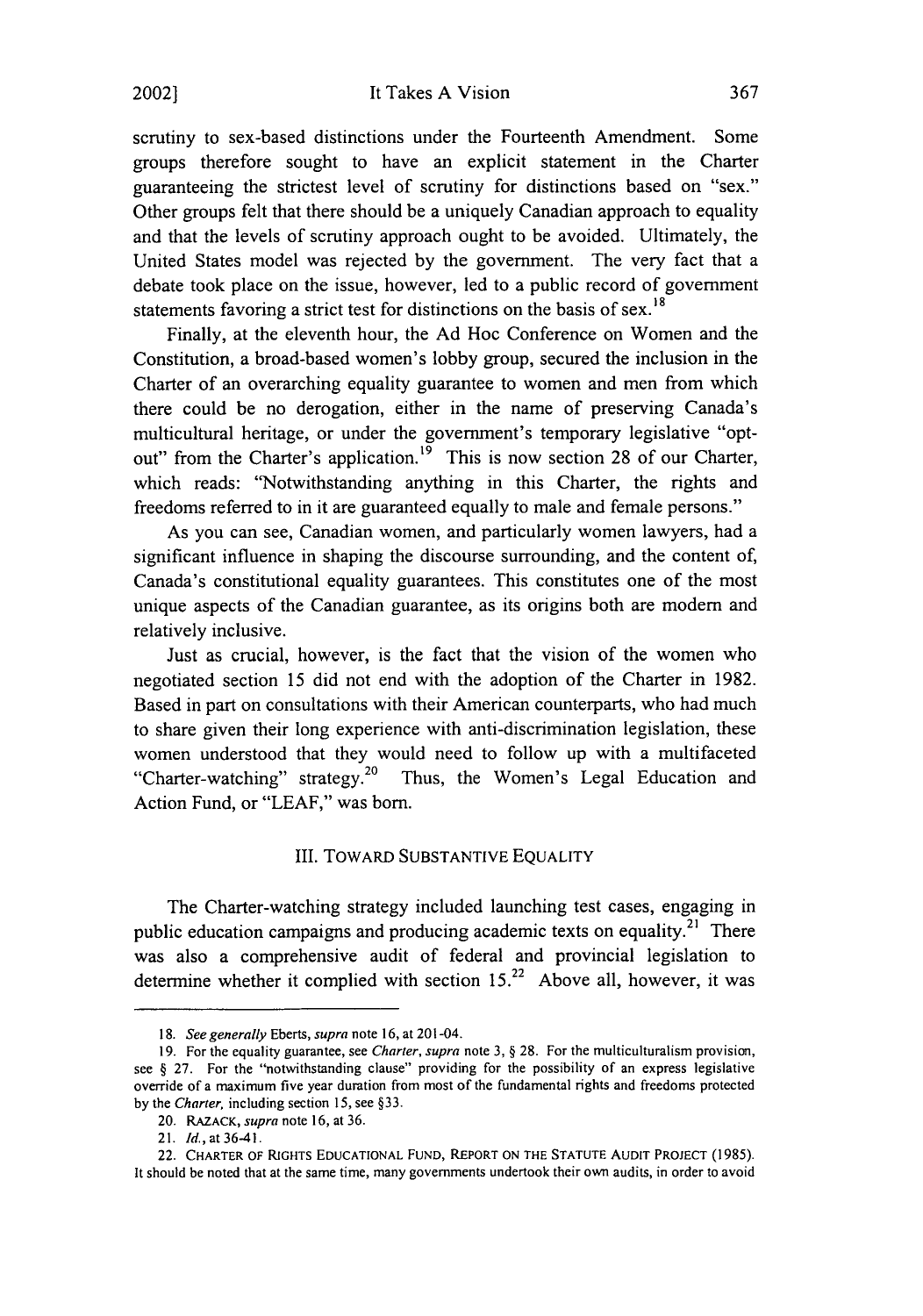understood that the first case heard by the Supreme Court on the issue would be crucial in determining whether a broader interpretation would be given to section 15 than had beeen given to the Bill of Rights equality guarantee. For all of these reasons, many of the same women who led the constitutional negotiation efforts formed LEAF specifically for the purpose of ensuring that women's voices would be heard wherever equality issues arose in the courts.

This was an important strategic tactic, particularly since *Andrews v. Law Society of British Columbia*<sup>23</sup> the first section 15 case to come before the Supreme Court, involved a white, male lawyer from England who argued that his equality rights had been infringed under the Charter because, as a noncitizen, he wasn't able to practice law in the province of British Columbia. Not exactly the ideal test case for women's equality! Nevertheless, LEAF sought and was granted intervenor status in the appeal, along with a number of other groups, in order to ensure that the Supreme Court had before it important reminders of all that was at stake when it decided *Andrews.*

In *Andrews,* the Court essentially adopted the purposive approach to section 15 put forth by LEAF, thereby overturning the decisions of the lower courts, which had taken a "similarly situated" approach to equality. Both Justices Bertha Wilson and William McIntyre made it clear in *Andrews* that they understood the purpose of section 15 to be the protection and promotion of what we in Canada call "substantive equality,"<sup>24</sup> meaning equality of opportunity and of result, not just similar treatment for those similarly situated. They did so based on the link made in section 15 between equality and discrimination, which led them to find that the *Charter's* equality provisions had a "large remedial component" requiring the legislature to take positive measures to improve the status of disadvantaged groups. Thus, the Court *broadened* the scope of the equality guarantee.

Drawing on this approach, the Court has since said that the *purpose* of the guarantee is "to protect and promote human dignity,"<sup>25</sup> and has recognized that at the heart of section 15 lies the promotion "of a society in which all are secure

a flood of litigation once section 15 entered into force in 1985, pursuant to section 33(2) of the Charter. The Federal government and many provincial governments passed omnibus "Charter compliance" legislation, which no doubt did avoid a certain amount of litigation. See, e.g., British Columbia's Charter Rights Amendment Act, 1985 (Bill 33); Alberta's Charter Omnibus Act, (1984 Bill 95) and Charter Omnibus Act, (1985 Bill 42); Saskatchewan's The Canadian Charter of Rights and Freedoms Consequential Amendment Act, (Bill 41 of 1984-85); Nova Scotia's Statute Law Amendment Act, 1985; Ontario's An Act to Amend certain Ontario Statutes to conform to section **15** of the Canadian Charter of Rights and Freedoms, (Bill 7, 1985); New Brunswick's An Act Respecting Compliance of Acts of the Legislature with the Canadian Charter of Rights and Freedoms, S.N.B. 1984, c. 4; the Federal Government of Canada's Bill C-27, 1985.

<sup>23. [198911</sup> S.C.R. 143.

<sup>24.</sup> The Court has come to describe its approach to equality analysis with this term. See, e.g., Law v. Canada, [1999] 1 **S.C.R.** 497, 548, at para. 46. For the first use of the term in a Supreme Court decision, see Symes v. Canada, [1993] 4 S.C.R. 695, 786 (L'Heureux-Dubé, J., McLachlin, J., concurring).

<sup>25.</sup> Law, [1999] **I** S.C.R. atparas. 53-54.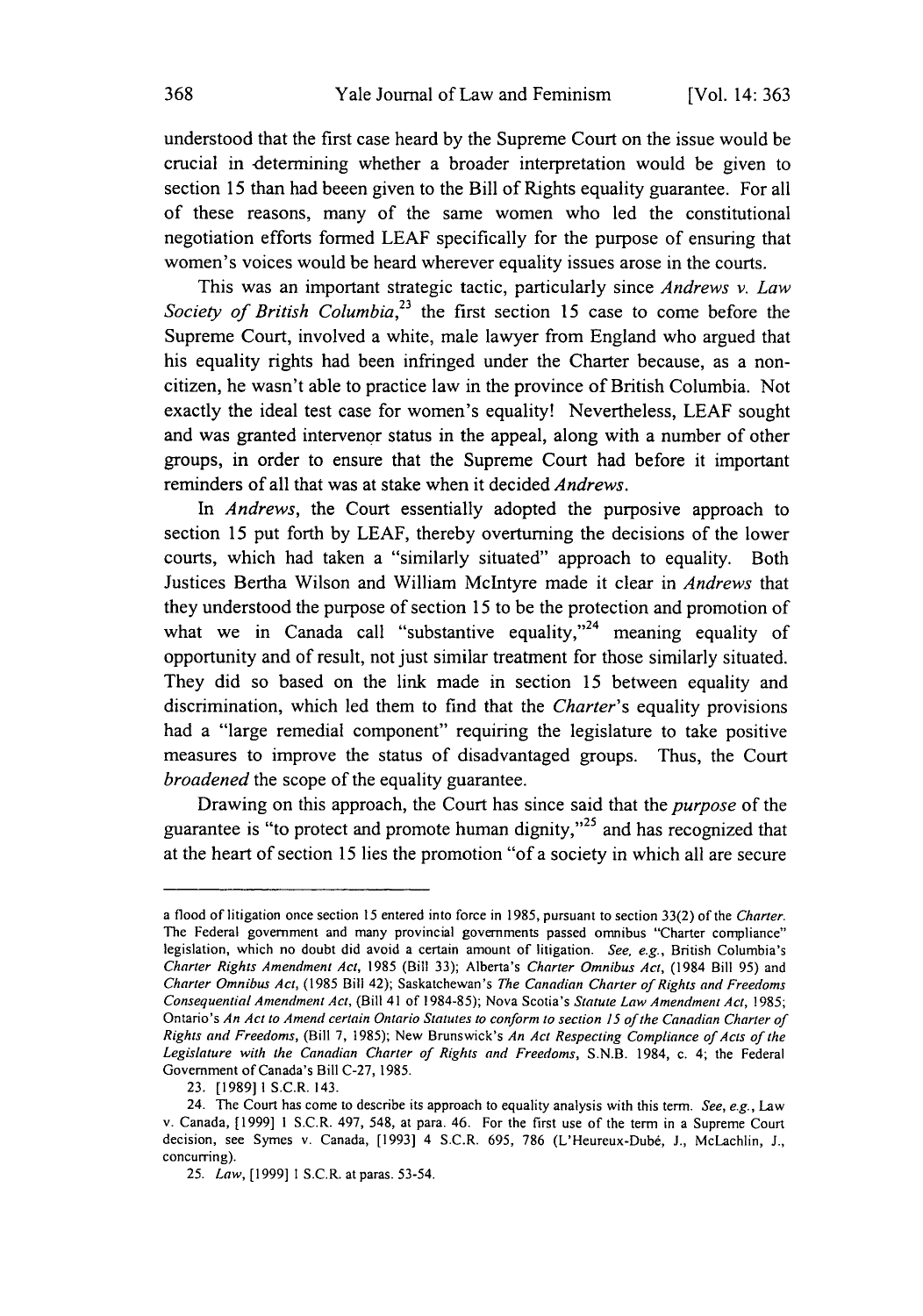in the knowledge that they are recognized at law as human beings equally deserving of concern, respect and consideration.<sup>126</sup>

Similarly, section 15 has engendered a more *sophisticated* understanding of how to analyze equality. Based in part on the language of section 15(2), which states that the general equality guarantee does not preclude programs to ameliorate the conditions of disadvantaged groups or individuals, the Court has recognized that differential treatment, particularly in the form of "affirmative action" programs, may be upheld under the equality guarantee, rather than viewed as an exception to it.<sup>27</sup> Regardless of the nature of the distinction or the grounds on which it is based, the basic question remains whether it is consistent with the concept of substantive equality. $^{28}$ 

Finally, instead of resorting to different levels of scrutiny for different grounds of discrimination, the Court was urged to adopt a *contextual* analysis of historical patterns of discrimination to determine whether the challenged legislative provisions perpetuate negative stereotypes and discrimination,<sup>29</sup> either intentionally or by adverse effect.<sup>30</sup> The Court held that an employer's

28. See, e.g., Law, [1999] 1. S.C.R. at paras. 72-73. See also Andrews v. Law Society of British Columbia, [1989] 1. S.C.R. 143, at 171.

30. See, e.g., Andrews, [1989] 1 S.C.R. at 173-74. See also, O'Malley v. Simpsons-Sears, [1985] 2 S.C.R. 536, 547, where McIntyre, J. observed for the Court:

<sup>26.</sup> *Id.* at 528, 548-550 (adopting a passage from Egan v. Canada,[1995] 2 S.C.R. 513 (L'Heureux-Dubé, J., dissenting)).

<sup>27.</sup> See Weatherall v. Canada, [1993] 2 S.C.R. 872, at para. 6. The Court doubted that differential treatment of male and female prisoners was discriminatory, thereby suggesting that it was in fact consistent with substantive equality. The male appellant had challenged the fact that male prisoners in penitentiaries were searched and patrolled by female guards, but that female prisoners were supervised only by members of their own gender. The Court noted the historical, biological, and sociological differences between men and women, the history of women's disadvantage in society, and the realities of male violence against women. Because of these factors, cross-gender searches do not have the same effects on men as they would have on women. See also Lovelace v. Ontario, [2000] 1 S.C.R. 950, at paras. 84-87, 93-108.

<sup>29.</sup> See, e.g., M. v. H., [1999] 2 S.C.R. 3. The Court held that the exclusion of same-sex spouses from family law legislation determining the rights of common law couples after marriage was an unconstitutional form of differentiation, and therefore discrimination, since it denied the dignity of same-sex partners primarily on the basis of stereotypical views of the nature of their relationships. See also Eldridge v. British Columbia, [1997] 3 S.C.R. 624. The appellants, who were deaf, challenged the failure of the British Columbia government to provide sign language interpreters as part of its publicly funded health care system. The Court held that even though the treatment received was formally the same, it constituted discrimination, since those who were not hearing impaired were provided with all the services necessary to receive effective medical care, while hearing impaired people, who required interpreters in order to receive effective treatment, were required to pay for this service, and therefore, unlike others, did not receive the necessary services to enjoy free medical care. Thus, substantively, the hearing impaired did not receive equal services from the health care system. See also Vriend v. Alberta, [1998] 1 S.C.R. 493, in which the Court held that the failure by a province to include sexual orientation as a ground for discrimination violated the equality guarantee of the Canadian Charter, since it denied the inherent dignity and worth of homosexuals. While formally the legislation treated everyone the same, because no one was protected against discrimination on the basis of sexual orientation, substantive inequality resulted since the under-inclusiveness of the legislation had a disproportionate impact on homosexuals.

The [Human Rights] Code aims at the removal of discrimination. This is to state the obvious. Its main approach, however, is not to punish the discriminator, but rather to provide relief for the victims of discrimination. It is the result or the effect of the action complained *of* which is significant. [emphasis added]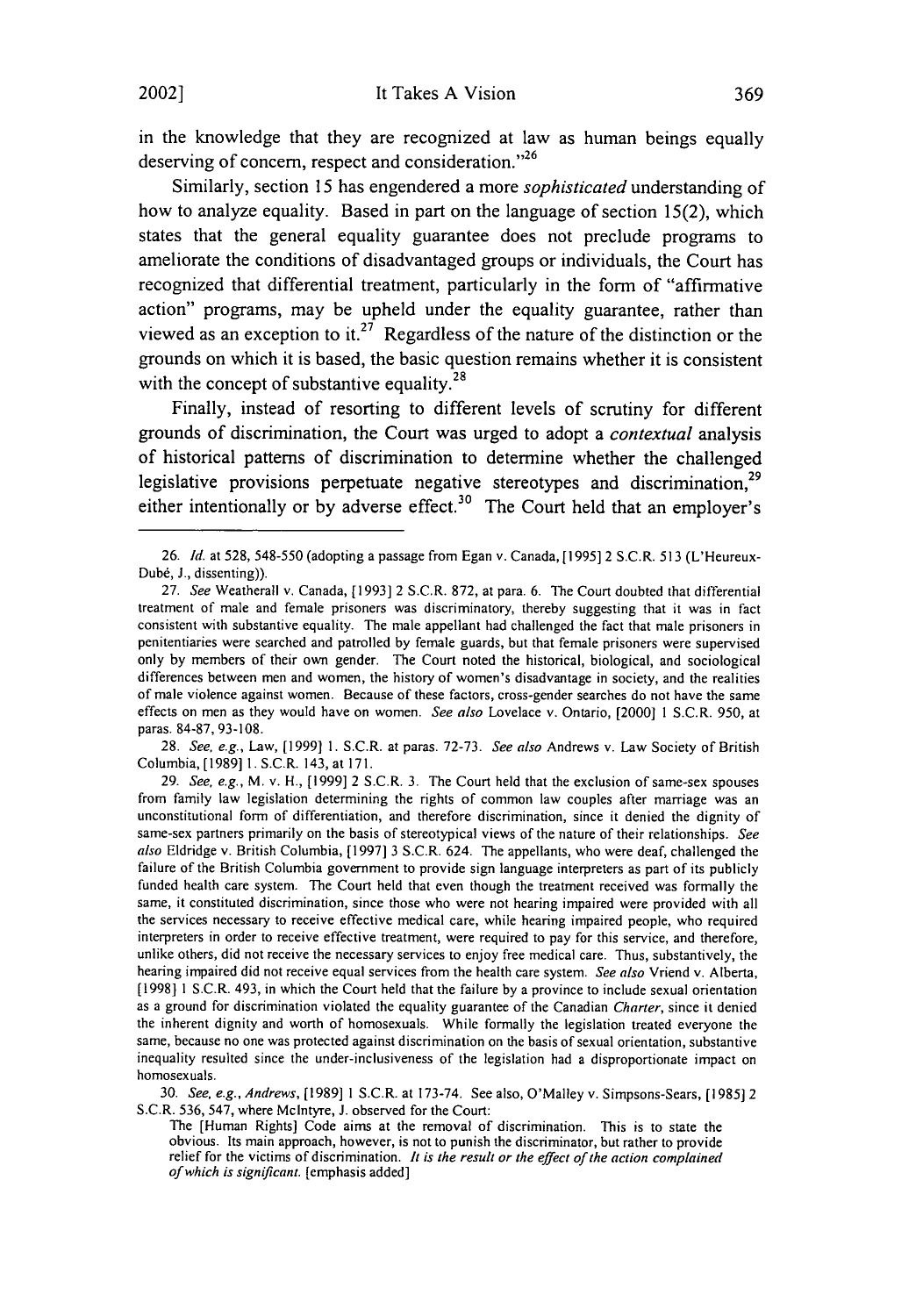rule that employees had to work periodically on Friday evenings and on Saturdays violated, without justification, an employee's right to equality as it imposed a burden on her (she could only be employed part-time) on the basis of her religious creed (Seventh-Day Adventist). This approach has been adopted by the Court with very positive consequences. First, it ensures that when one equality-seeking group "wins" in court, other disadvantaged groups in society may build upon the success, since the courts do not apply different levels of scrutiny.<sup>31</sup> Second, the contextual approach has begun to inject the experience of historically marginalized groups into the notoriously disembodied and acontextual world of law.<sup>32</sup> Indeed, while not all of Canada's past or present Supreme Court judges would be keen to admit it, I think it is fair to say that the Court has benefited greatly from the insights of contemporary legal theory, including feminist legal theory, which remind us that legal issues must be understood in their social context and that legal rules must be viewed as the product of historical circumstance as much, if not more, as objective statements of self-evident truths. <sup>33</sup>

#### IV. PLACING EQUALITY AT THE HEART OF THE LAW

Convincing the courts to adopt a substantive definition of equality in the abstract is only half the battle, as women and other equality-seekers well know. To be meaningful and effective, a constitutional equality guarantee must not only lie at the heart of the law, it must become its very life-blood.<sup>34</sup> In Canada,

<sup>31.</sup> *See, e.g., Andrews,* [1989] 1 S.C.R. 143 (involving discrimination on the "analogous ground" (as opposed to enumerated ground) of non-citizenship). *Andrews* was foundational for all equality challenges to follow, regardless of the grounds on which they were based. The equality analysis in that decision, as well as in other decisions dealing for example with the equality rights of gays and lesbians, have contributed to establishing a strong principle of substantive equality that informs all equality rights cases. *See, e.g., Law,* [1999] 1 S.C.R. 497 (Court refining its equality analysis by drawing on cases such as Andrews, M. v. H., [1999] 2 S.C.R. 3, and Egan, [1995] 2 S.C.R. 513).

<sup>32.</sup> On the "contextual revolution" which has taken place at the Court over the past 15 years, see generally Shalin M. Sugunasiri, *Contextualism: The* Supreme Court's New Standard of Judicial Analysis and Accountability 22(1) DAL. L. J. 126 (1999).

<sup>33.</sup> To give just a few examples, the Court has cited the work of a number of feminist scholars in its judgments, usually as they were presented by LEAF and other intervenors in their briefs to the Court, including: **CATHARINE** MACKINNON, **SEXUAL** HARASSMENT OF WORKING WOMEN: A CASE OF SEX DISCRIMINATION 1 (1979) and **CONSTANCE BACKHOUSE** & **LEAH COHEN,** THE SECRET **OPPRESSION: SEXUAL HARASSMENT OF** WORKING WOMEN 38 (1978), *cited* in Janzen v. Platy Enterprises, [1989] **1** S.C.R. 1252, para. 49, by a unanimous Court; Jennifer Nedelsky, Embodied Diversity and Challenges to the Law, 42 MCGILL L. J. 91, 107 (1997), cited in R. v. R.D.S., **[1997]** 3 S.C.R. 484, para. 42 (L'Heureux-Dubd & McLachlin, JJ., LaForest & Gonthier, JJ., concurring); **CATHARINE** MACKINNON, TOWARD **A FEMINIST** THEORY OF THE **STATE** 142-43 (1989), cited in R. v. Seaboyer, [1991] 2 S.C.R. 577, 664-65 (L'Heureux-Dubé, J., dissenting).

<sup>34.</sup> While it is beyond the scope of this paper, the normative effects of a constitutional guarantee of equality may also spill over into non-legal spheres, since the guarantee may affect the expectations of many citizens about their equality rights and provide a "symbolic catalyst for social justice goals," even if it does not directly affect their lives. *See* Mary Jane Mossman, *The* Charter and Access to Justice in *Canada,* in CHARTING THE CONSEQUENCES 271, 273 (David Schneiderman & Kate Sutherland eds.,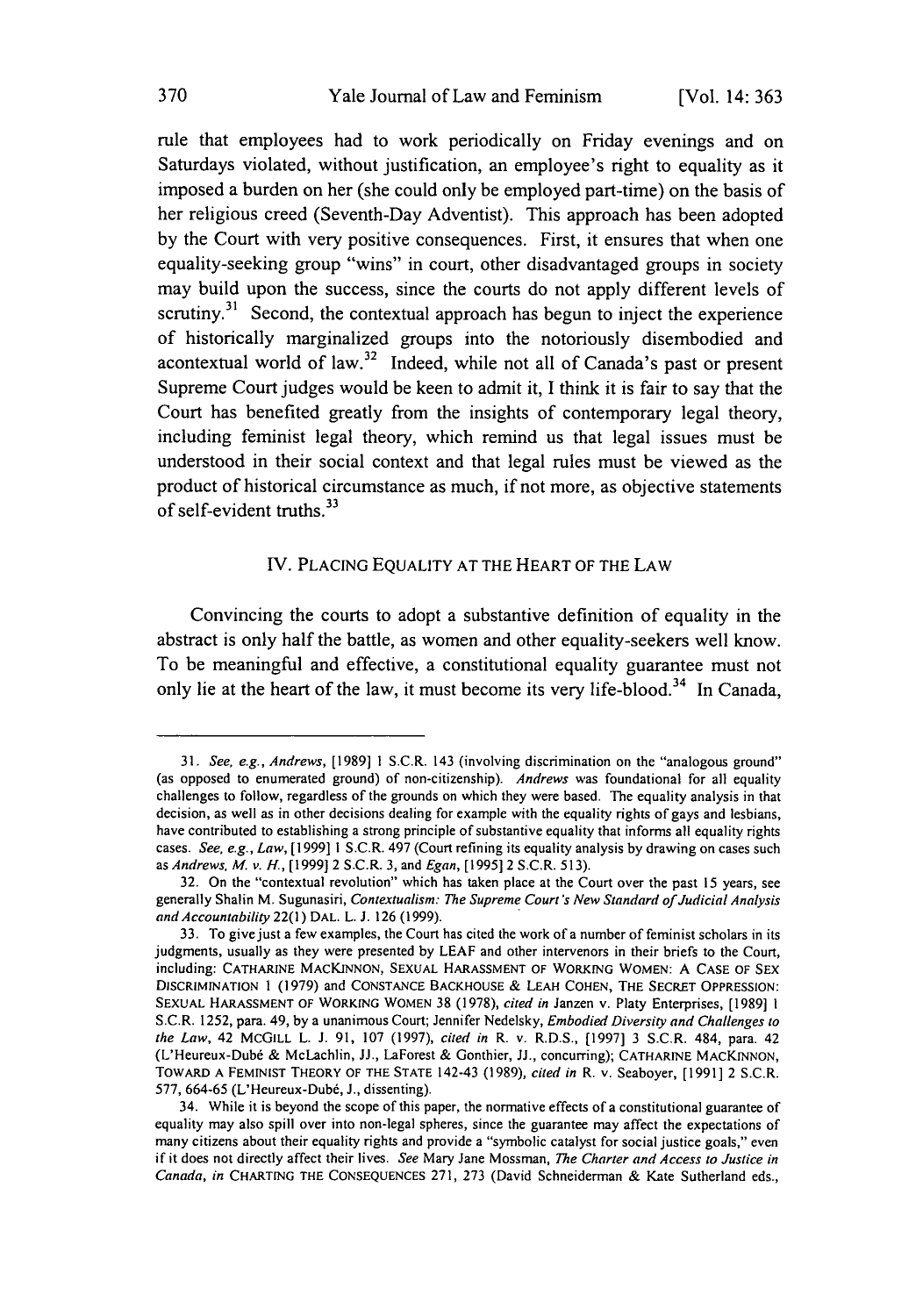#### 2002] It Takes A Vision

it is clear that despite some setbacks, the efforts of women and other equalityseeking groups over the past fifteen years have begun to bring about this necessary transformation in areas such as criminal, family, employment and tort law. Similarly, Canadian courts have increasingly recognized that all decisions must be consistent with the philosophy of substantive equality, even if the parties are not bringing a direct constitutional challenge to the law or state action in question on the basis of their constitutional equality rights.<sup>35</sup>

To give some concrete examples of how the permeation of the law by equality principles may occur, years of dialogue between Parliament and the courts recently culminated in the upholding of significant changes to the manner in which sexual offences are prosecuted. In 1999, our new Chief Justice Beverley McLachlin, writing with Justice lacobucci, upheld legislation which protects the complainant's therapeutic records from disclosure by the defense, where the evidence is of marginal or no relevance and could lead the trier of fact to make impermissible inferences based on stereotypes about women and discriminatory reasoning.<sup>36</sup> In so finding, the Court balanced the complainant's rights to dignity, privacy and equality with the accused's right to a full answer and defense. Similarly, the Court has recognized that the criminal law must be applied in a manner consistent with equality and therefore that the justice system must understand women's experience.<sup>37</sup>

37. See. e.g., R. v. Lavallee, [1990] 1 S.C.R. 852. Self-defense, as generally interpreted by courts in the past, mandated the apprehension of immediate danger at the time of the crime. Lavallée modified this requirement for battered women, so the defense now reflects the fact that those who have experienced cycles of abuse in the past often know when further abuse will come. The Court allowed expert testimony to assist juries in understanding the perspective of women who have been battered. We emphasized that it is unreasonable to expect women who fear for their lives from those who have battered them to wait until they are directly threatened or attacked again in order to defend themselves. Lavallée was an important step in making the criminal law more responsive to women's lives and therefore respectful of their human rights. See also R. v. Butler, [1992] **1** S.C.R. 452 (taking into account women's experience with respect to the harm caused by pornography in upholding a challenge to Criminal Code obscenity provisions and finding that while the provisions violated freedom of

<sup>1997).</sup> See also J. Fudge, The Public/Private Distinction: The Possibilities and Limitations to the Use of Charter Litigation to Further Feminist Struggles 25 OSGOODE HALL **L.J.** 485 (1987).

<sup>35.</sup> The Court has acknowledged that "the section 15(1) guarantee is the broadest of all guarantees. It applies to and supports all other rights guaranteed by the Charter." Andrews, [1989] 1 S.C.R. at 185. See also New Brunswick (Minister of Health and Community Services) v. G.(J.), [1999] 3 S.C.R. 46 (L'Heureux-Dubd, **J.,** concurring).

<sup>36.</sup> The Supreme Court has now expressly recognized in the area of criminal law that obtaining disclosure of a complainant's therapeutic records in the course of a sexual assault trial requires consideration of the complainant's rights to dignity, privacy and equality, as well as the accused's right to a full answer and defense. R. v. Mills, [1999] 3 S.C.R. 668. The new legislation was based, in large part, on the parameters set out in dissent in R. v. O'Connor, 11995] 4 S.C.R. 411, 419-22 (L'Heureux-Dubé, J., dissenting). For comments regarding the need to eliminate the use of myths and stereotypes in judging sexual assault cases in Canada, including the "twin myths" that "unchaste women were more likely to consent to intercourse and in any event, were less worthy of belief," see R v. W.(G.),  $[1999]$  3 S.C.R. 597, para. 29, (L'Heureux-Dub6, **J.,** concurring); R. v. Ewanchuk, [1999] 1 S.C.R. 330, paras. 82, 87-97 (L'Heureux-Dubé, J., concurring); R. v. Esau, [1997] 2 S.C.R. 777, 814-15 (McLachlin, J., dissenting); R. v. Osolin, [1993] 4 S.C.R. 595, 670 (Cory, J., concurring); Seaboyer, [1991] 2 S.C.R. at 604, 630 (McLachlin, J., concurring); Id. at 651 (L'Heureux-Dubé, J., dissenting in part).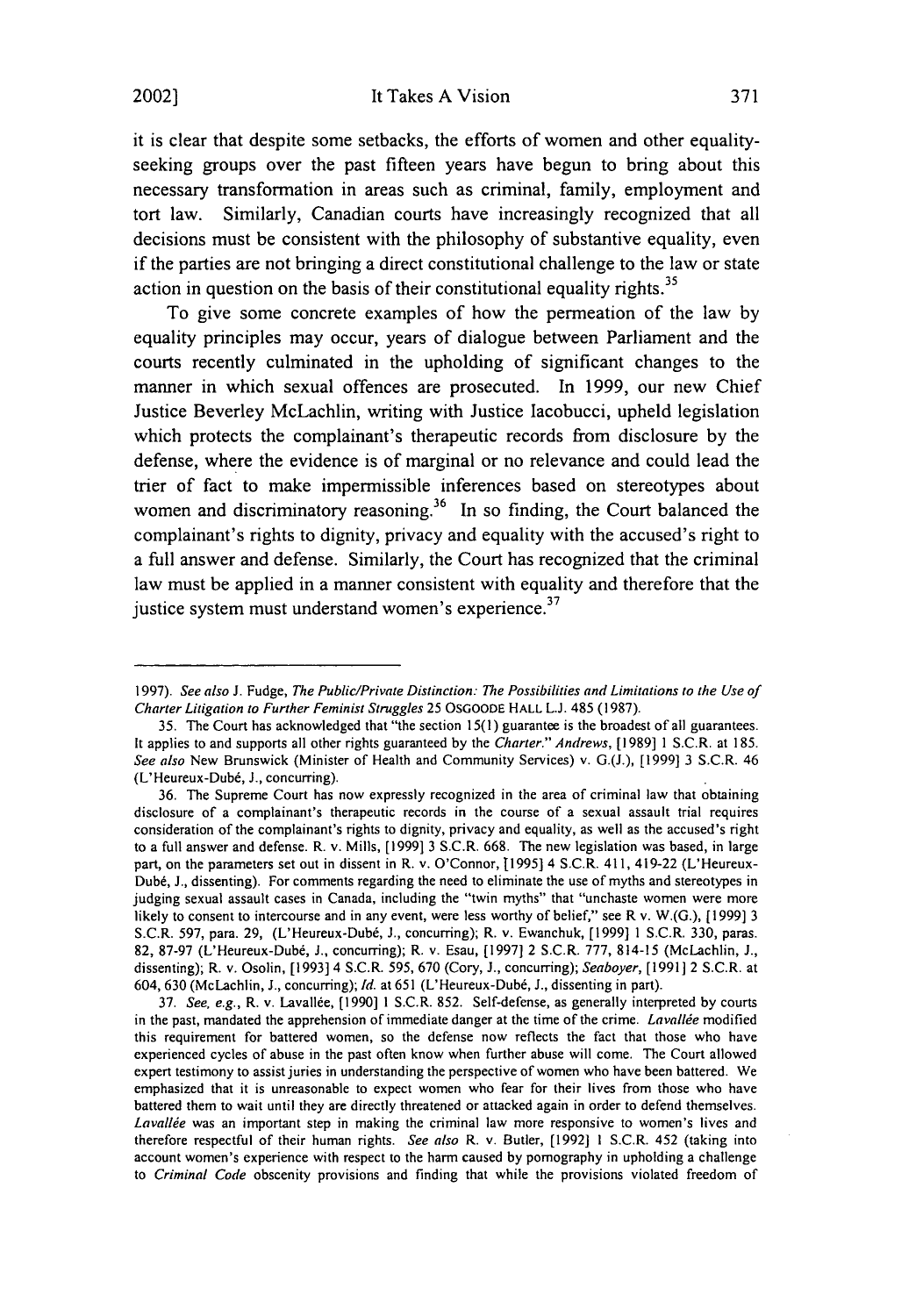In family law, equality principles have continued to inform and strengthen doctrines of equitable sharing of the economic consequences of marriage or its breakdown. $38$  Somewhat ironically, however, where direct constitutional challenges were brought to income tax legislation relating to the taxation of child care expenses and child support payments, women have not had as much<br>success in court.<sup>39</sup> Parliament has since bowed somewhat however to Parliament has since bowed somewhat, however, to women's demands on this front.<sup>40</sup>

In employment law, the equality guarantees provided by antidiscrimination legislation have proven the most significant means of ensuring that substantive equality applies even in the absence of direct government action. Even though the Charter does not itself apply to most workplaces, it has led to the reinterpretation of this anti-discrimination legislation<sup>41</sup> and has therefore had an important, if indirect, effect on equality rights in the employment context.<sup>42</sup> Post-Charter decisions of the Supreme Court and of

39. See Symes v. Canada, [1993] 4 S.C.R. 695 (L'Heureux-Dub6 & McLachlin, **JJ.,** dissenting) (the applicant, a professional woman, was unsuccessful in her challenge to have the *Income Tax Act* interpreted such that child care expenses could be deducted as business expenses); R. v. Thibaudeau, [19951 2 S.C.R. 627 (L'Heureux-Dub6 & McLachlin, JJ., dissenting) (the applicant mother failed in her challenge to the tax regime governing child support payments). The regime allowed the payor of child support to deduct support payments from income, while the recipient had to include the payments in income for tax purposes. For a discussion of the complex interaction between section 15 and tax policy, see K. Lahey, *The Impact of the* Canadian Charter of *Rights* and Freedoms on Income Tax Law and Policy, in CHARTING THE CONSEQUENCES, supra note 34, at 107.

40. Despite its "win" in Thibaudeau, Parliament amended the Income Tax Act in 1997 to eliminate the deduction formerly available to payors of child support and to end the requirement that the custodial parent include child support as part of his or her taxable income.

41. First and foremost, since the entry into force of the Charter, courts have recognized that both national and provincial human rights statutes must be given a large and liberal interpretation given their "quasi-constitutional" status. See generally Ontario (Human Rights Commission) v. Simpsons-Sears Ltd., [1985] 2 S.C.R. 536.

42. After 1985, for example, the Supreme Court reconsidered its pre-Charter decisions under the Bill of Rights anti-discrimination jurisprudence in light of its *post-Charter* understanding of substantive equality. See Brooks v. Canada Safeway Ltd., [1989] 1 S.C.R. 1219, para. 29 (invoking its decision in *Andrews,* [1989] 1 S.C.R. 143). The Court in Brooks expressly overturned the infamous decision in Bliss v. Canada (A.G.), [1979] 1 S.C.R. 183, and held that the express exclusion of pregnant women

expression, the prohibition nevertheless accorded with § **I** of the Charter, which allows for limits on fundamental rights and freedoms as can be demonstrably justified in a free and democratic society).

<sup>38.</sup> See, e.g., Moge v. Moge, [1992] 3 S.C.R. 813. Despite the fact that this case was not brought under section 15 of the Charter, the Court held that equality considerations must inform the determination of spousal support obligations under the Divorce Act. The Court recognized that in order to be sensitive to the equality implications of their interpretation of the relevant provision, judges may need to examine the factual social and economic context in which a particular piece of legislation operates. In that particular case, focusing on equality enabled the Court to look at the perspective and experiences of women and children, so as to ensure that the principles governing spousal support took into account their needs and realities. Moreover, as a result of that case, the concept of substantive equality became important not only for the area of family law, but also more generally for judicial methods of fact-finding and analysis. This positive trend has continued in subsequent cases of Peter v. Beblow, [19931 1 S.C.R. 980, and Willick v. Willick, [1994] 3 S.C.R. 670. See also G.(L.) v. B.(G.), [19951 3 S.C.R. 370; and Bracklow v. Bracklow, [1999] 1 S.C.R. 420, in which the Supreme Court recently reiterated that courts must ensure that the amount and duration of spousal support payments must be equitable, taking into account all of the circumstances of the spouses, including not only any disadvantages that the dependent spouse may have incurred due to the marriage, but also the supporting spouse's ability to pay, particularly if the supporting spouse has significant resources available.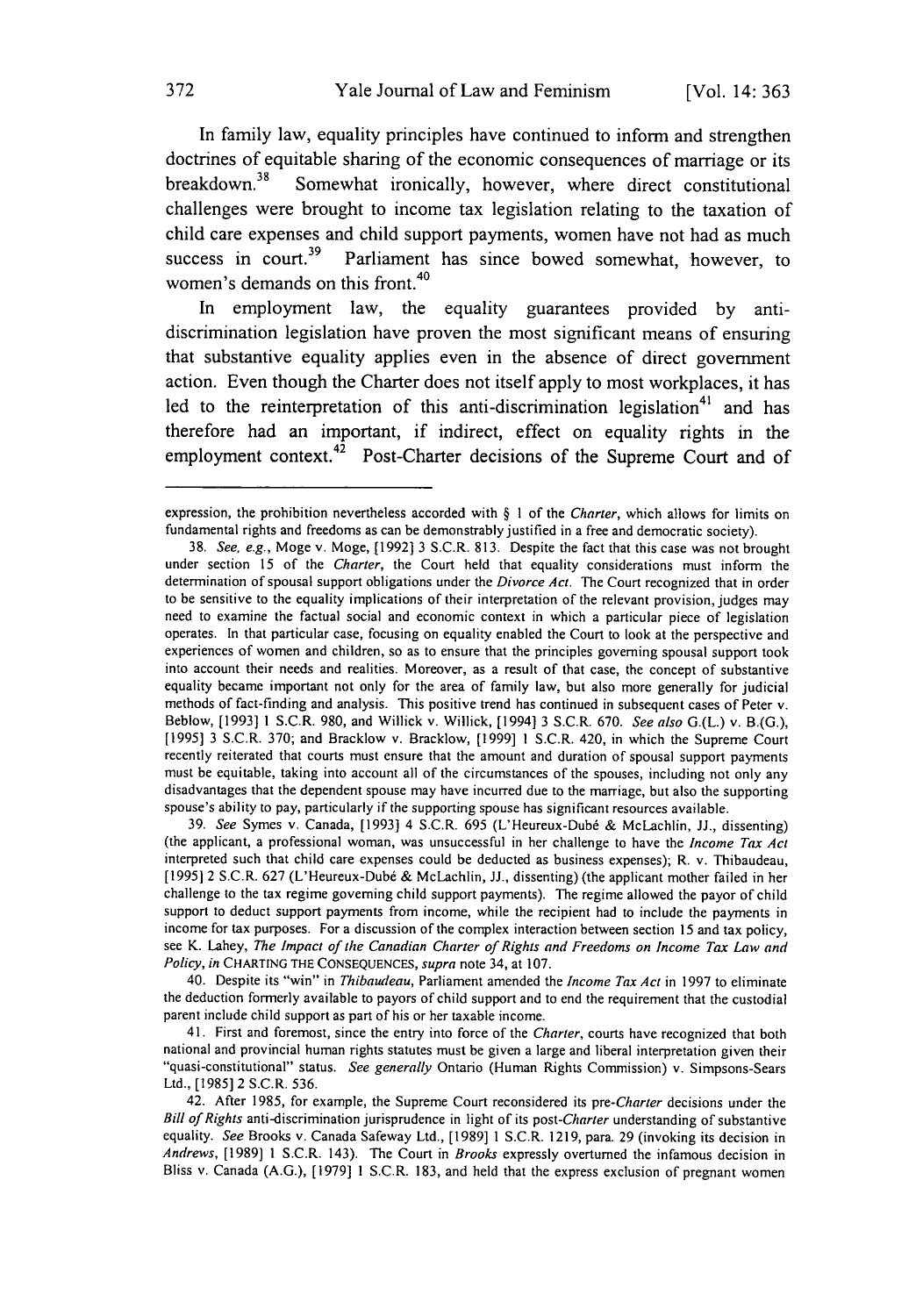It Takes A Vision

human rights commissions have reminded us, for example, that when sexual harassment occurs,<sup>43</sup> when there is systemic discrimination within a workplace,<sup>44</sup> or when rules of the workplace have a negative impact on members of certain groups,<sup>45</sup> discrimination has occurred. In addition, the Supreme Court has recently emphasized the need to ensure that the two streams of statutory and constitutional human rights jurisprudence are consistent in their respect for the principle of substantive equality.<sup>46</sup>

The principle of substantive equality has also begun to permeate certain aspects of the common law. The Supreme Court has held that common law rules must develop "in accordance with *'Charter* values,"' including substantive equality.<sup>47</sup> In tort law, the Court has therefore recognized that even though constitutional rights may not be directly in issue, the principle of substantive equality requires that the law take into account women's experiences where they have been ignored or excluded in the course of the law's development, such as with respect to limitation periods and the specific problems they cause in relation to the reasonable discovery of childhood sexual assault.<sup>48</sup> The Court has also recognized the power imbalance which may exist between a male doctor and his female patient.<sup>49</sup>

from a private employer's accident and sickness plan constituted a form of sex discrimination under the Manitoba *Human* Rights Act.

<sup>43.</sup> Janzen v. Platy Enterprises, [1989] 1 S.C.R. 1252. Sexual harassment was held to constitute sex discrimination, since it was a practice or attitude which had the effect of limiting the conditions of employment of, or the employment opportunities available to, employees on the basis of a characteristic related to gender, regardless of the fact that not all female employees in any given workplace are subject to harassment. The employer was held liable under the Manitoba Human Rights Act for damages caused by its employee's acts.

<sup>44.</sup> Action Travail des Femmes v. Canadian National Railway, [1987] 1 S.C.R. 1114. Taking a purposive approach, the Court upheld a human rights tribunal's jurisdiction to impose an employment equity program upon an employer as a remedy in a discrimination claim, in order to address problems of systemic discrimination in the hiring and promotion of a disadvantaged group (in this case, women). The Court noted that the purpose of the Canadian Human Rights Act was to prevent discrimination, rather than to punish wrongdoing, and therefore that broad remedial powers were consistent with that purpose.

<sup>45.</sup> B.C. (Public Service Employee Relations Committee) v. B.C.G.S.E.U., [1999] 3 S.C.R. 3. The Appellant union alleged that the claimant, a female fire-fighter who had performed her work satisfactorily for over three years, was improperly dismissed on the basis of her failure to meet a discriminatory aerobic standard required under a new series of fitness tests adopted by the B.C. Government. The Court held that under the B.C. Human Rights Code, the minimum fitness standard had a discriminatory effect on women and could not be justified as a bona fide occupational requirement, since a lower standard could still provide sufficient protection to the public, while also having a less discriminatory impact on women. See also O'Malley v. Simpsons-Sears, [1985] 2 S.C.R. 536.

<sup>46.</sup> *B.C.G.S.E.U.,* [1999] 3 S.C.R. at para. 49.

<sup>47.</sup> A.M. v. Ryan, [1997] 1 S.C.R. 157, 172 & 175; R.W.D.S.U.v. Dolphin Delivery Ltd., [1986]2 S.C.R. 573, 592-93; Dagenais v. Canadian Broadcasting Corp., [1994] 3 S.C.R. 835, 876-77; Hill v. Church of Scientology of Toronto, [1995] 2 S.C.R. 1130, para. 121.

<sup>48.</sup> K.M. v. H.M., [1992] 3 S.C.R. 6. The plaintiffs father sexually abused her when she was between the ages of 8 and 16, but she did not commence an action for damages until she was 28, beyond the time limit of the relevant limitation period. In interpreting the limitations legislation, the Court considered social science evidence on the impact of incest on its survivors and noted that because of the nature of such abuse, incest survivors often repress memories about what occurred, are unaware of the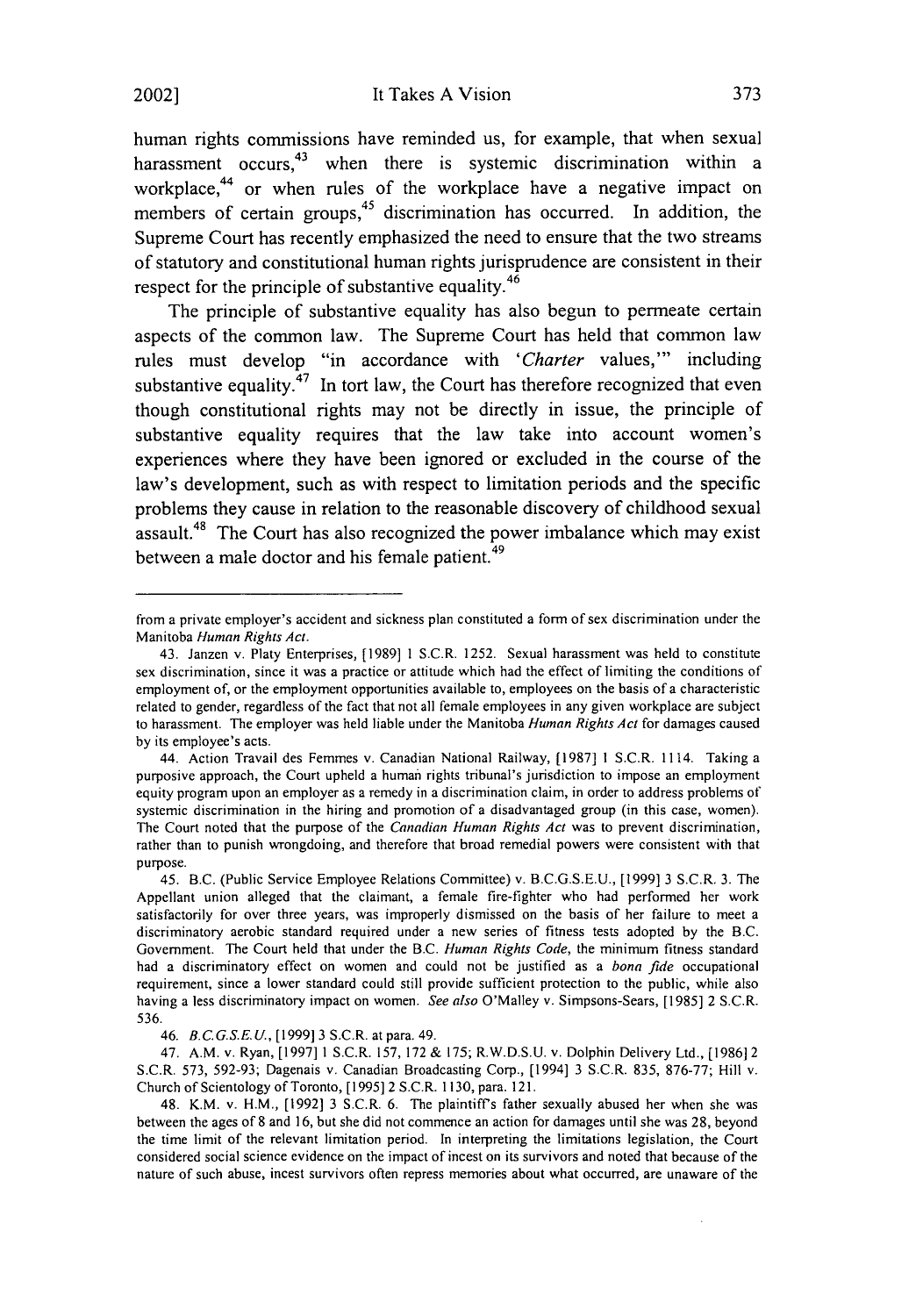#### V. CONCLUSION

Overall, there is no question that section **15** of the Charter has brought about a major and ongoing transformation in many areas of Canadian law. Recognizing that my views are informed **by** this Canadian experience, in all of its social, historical and political specificity, **I** hope nevertheless that this overview of why women fought to constitutionalize equality and how they brought it about, may provide some insight as to how such guarantees have the potential to achieve greater justice for all.

But please do not think me naive: **I** would be the first to admit that on its own, a formal constitutional guarantee of equality does not go very far toward achieving justice. The word "equality" is notoriously indeterminate<sup>50</sup> and. depending on the meaning ascribed to it, has the potential to lead to justice or injustice, inclusion or exclusion, substantive change or maintenance of the *status quo.51* Indeed, this is the very reason Canadian women mobilized to ensure a rich definitional content of the guarantee prior to its constitutionalization, and to watch over its interpretation subsequent to **1982.**

Moreover, a meaningful statutory, constitutional or international guarantee of equality requires much more than a good definition. Those who need its

injuries it has caused them, or blame themselves for the events. Our Court held that the limitation period legislation should be interpreted, in the context of incest cases, so that the time period does not begin to run until the plaintiff becomes aware of the abuse, the responsibility of the defendant for that abuse, and the fact that the abuse caused psychological or physical injuries she later experienced. In so doing, the Court recognized the important role that therapy often plays in coming to this understanding.

<sup>49.</sup> Norberg v. Wynrib, [1992]2 S.C.R. 226. In that case, our Court dealt with the claim of a drugdependent woman whose physician had given her narcotics in exchange for sex. The Court recognized the imbalance and abuse of power in this relationship, and held that the physician was responsible for aggravated and punitive damages for the tort of battery (sexual assault), *id.* at 258 (LaForest, J.; Gonthier & Cory, JJ., concurring). The physician knew of the plaintiff's dependency on drugs, could have taken steps to treat her for that dependency, but instead chose to take advantage of it for purposes of his own gratification. Recognizing that she did not truly consent to the sexual activity was an affirmation of the fact that the doctor had infringed her human right to substantive equality. The minority also found a breach of fiduciary duty. (McLachlin & L'Heureux-Dub&, JJ., dissenting). *See also* Dobson (Litigation Guardian of) v. Dobson, [1999] 2 S.C.R. 753 (L'Heureux-Dubé & McLachlin, JJ.) (holding that the principle whereby the common law must reflect the values found in the *Charter* provides a further reason why common law liability for negligence should not be applied to pregnant women in relation to the unbom); K. Sutherland, *The New Equality Paradigm: The Impact of* Charter *Equality Principles on Private Law Decisions, in* **CHARTING** THE CONSEQUENCES, *supra* note 34, at 245.

<sup>50.</sup> John Schaar, *Equality of Opportunity and Beyond, in* NOMOS **IX:** EQUALITY 228 (J. Roland Pennock & **J.** W. Chapman eds., 1967). The broad language of constitutional equality guarantees create the potential for a wide variety of interpretations, and therefore have the potential to do justice or injustice, to be purely abstract or to permeate every aspect of the law. In *Andrews,* [1989] 1 S.C.R. 143, 164, for example, the Supreme Court of Canada recognized the importance of choosing carefully among different conceptions of equality, citing John Schaar's observation that:

Equality is a protean word. It is one of those political symbols - liberty and fratemity are others **-** into which [people] have poured the deepest urgings of their heart. Every strongly held theory or conception of equality is at once a psychology, an ethic, a theory of social relations, and a vision of the good society.

Schaar, *supra.*

*<sup>51.</sup> See, e.g.,* D. Majury, *Equality in a Post Modern Time, in* **CANADIAN CONSTITUTIONAL** DILEMMAS REVISITED 45 (D. Magnusson & D. Soberman eds., 1997).